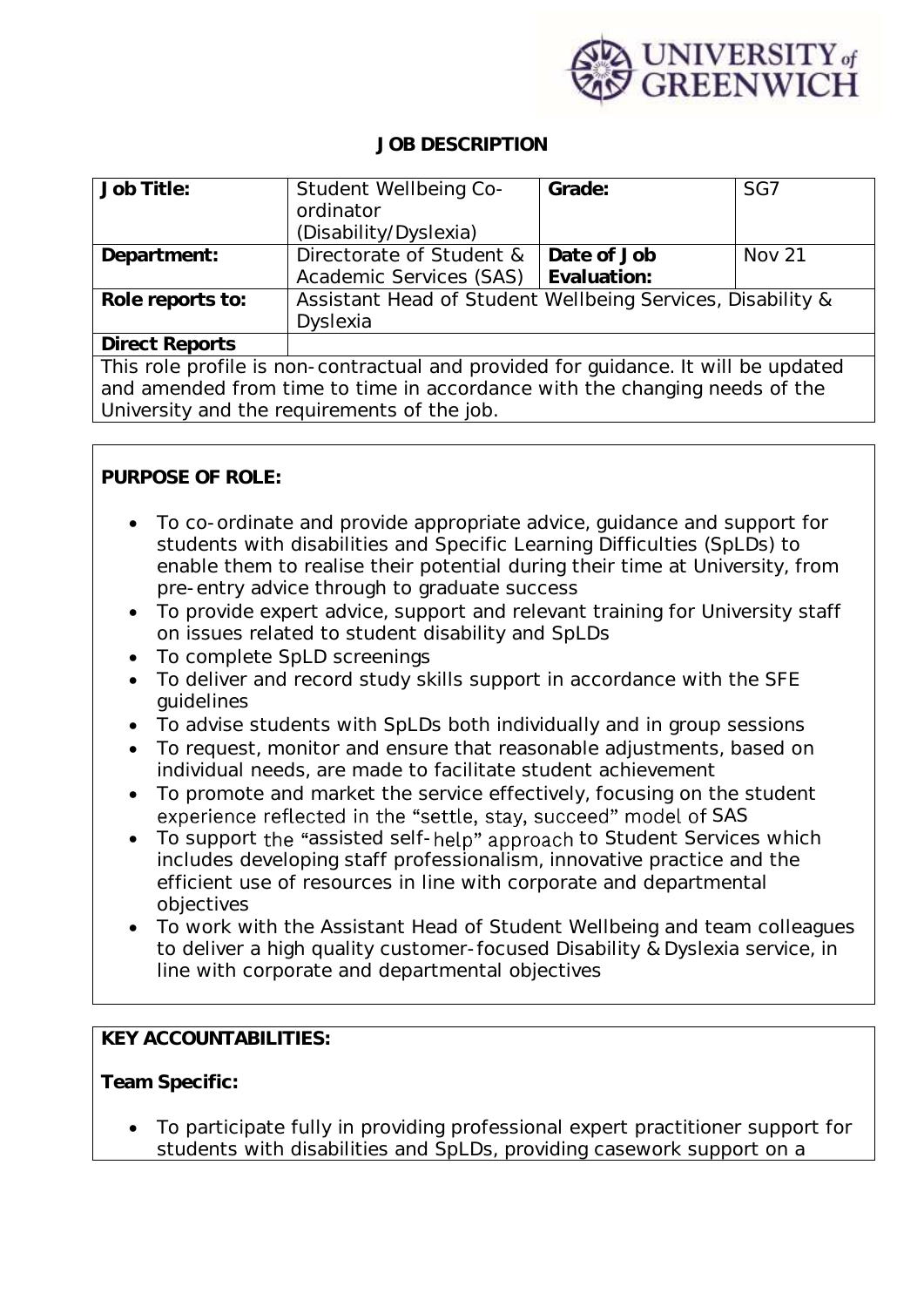

named campus, including Personal Emergency Evacuation Procedure support and Study Skills support

- To develop and maintain effective internal and external relationships and networks for student referral and signposting
- To offer re-entry guidance to support a proactive approach in identifying and implementing timely reasonable adjustments and university policy such as the Health, Wellbeing and Fitness to Study policy, as required
- To maintain records, data input and completion of forms in accordance with agreed service procedures and processes, working with the Student Wellbeing Office Manager. Co-ordinators are expected to be primarily selfsupporting in terms of basic administration.
- To participate in a rota of service cover for staff during periods of heavy demand and in their absence, including vacation cover, as required. This may require working from different locations and at different times.
- To participate in team development activities, including coaching and induction of new staff, as required
- To participate and promote Student Wellbeing initiatives and to actively participate in relevant events such as Open Days. Wellbeing Day, Welcome Fairs etc.

**Generic:**

- To support students in making effective referrals for Disabled Student Allowances. This may include proactive support for completing the application process.
- To liaise with Faculty staff and individual tutors to advise on the support needs of students with disabilities and/or SpLDs
- To plan and deliver group training to university staff and students, as required, including new student inductions
- In liaison with the Assistant Head of Student Wellbeing Services, to ensure that the Student Wellbeing team complies with the GDPR and the Freedom of Information Acts and all relevant compliance regulations
- To be proficient in the use of technology to support the effective use of assistive technology and on-line resources
- To maintain, develop and deliver relevant promotional material and information resources for the Student Wellbeing publications and web pages, as required
- To represent the service at relevant committees and working groups e.g. the Welfare Forum, the Disability Named Contact Group, Student Experience Boards etc., as required
- To help raise the profile of SAS as a professional, innovative and efficient department

**Managing Self:**

- The post-holder will be self-motivated with the ability to work on their own initiative with a minimum amount of day-to-day supervision
- The post-holder will have good organisational and administrative skills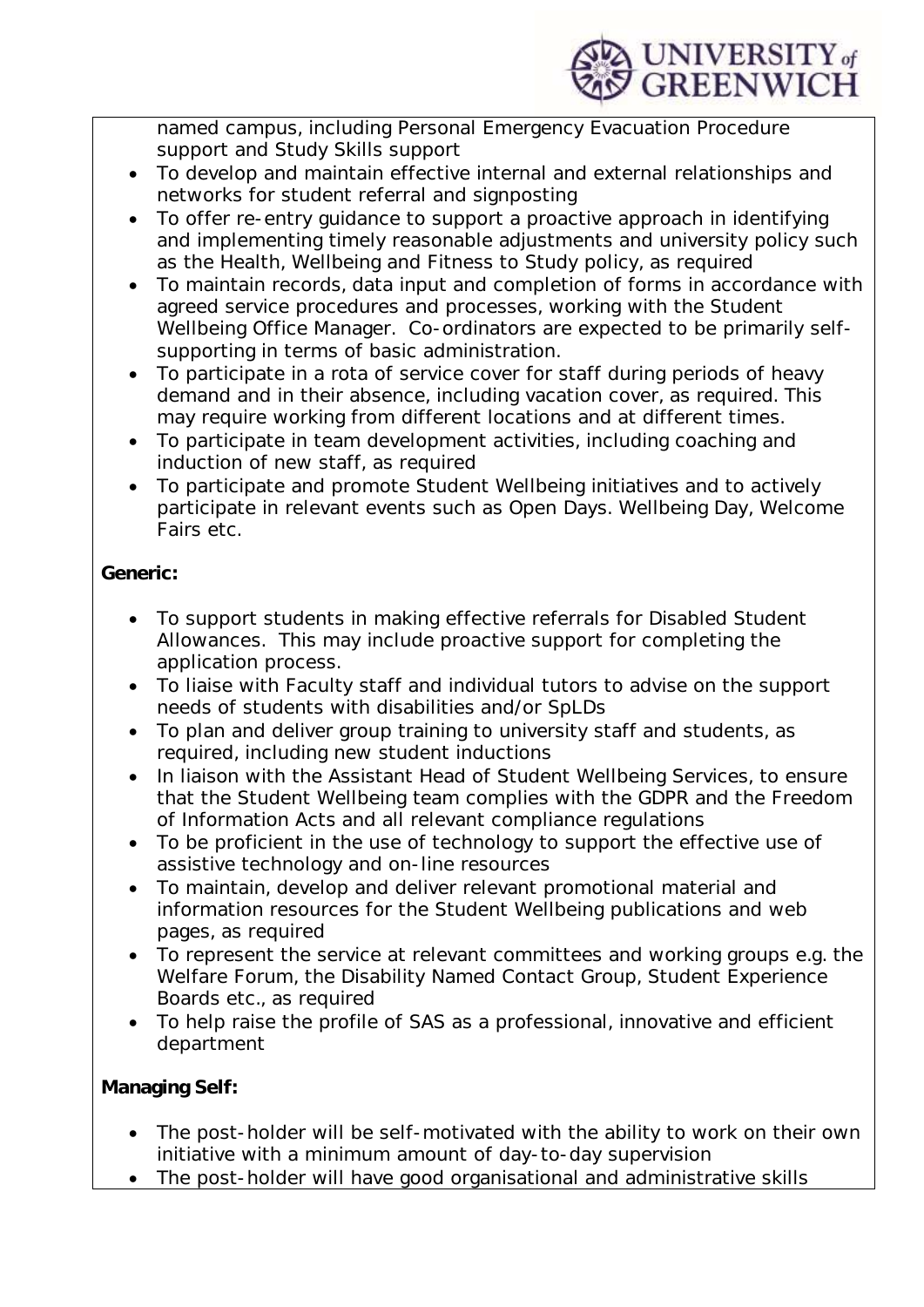

- To work accurately under pressure and to tight deadlines, as required
- The post-holder will be required to take an active role in professional and SAS Staff Development activities
- To be team-focused

**Core Requirements:**

- Adhere to and promote the University's policies on Equality, Diversity and Inclusion and Information Security;
- Ensure compliance with Health & Safety and Data Protection Legislation;
- Support and promote the university's Sustainability policies, including the Carbon Management Plan, and carry out duties in a resource efficient way, recognising the shared responsibility of minimising the university's negative environmental impacts wherever possible

**Additional Requirements:**

- To represent the service at the appropriate focus groups, committees etc.
- Any other duties as appropriate to the post and grade
- A willingness to travel to or work from any of the university's sites as necessary

Undertake any other duties as requested by the line manager or appropriate senior manager, commensurate with the grade.

This is a professional, demanding role within a complex organisation with an ambitious strategic plan and agenda for change. The role holder will be expected to show flexibility in working arrangements, including working hours, to ensure that Student Wellbeing delivers the required level of service.

**KEY PERFORMANCE INDICATORS:**

- Sector-benchmarked levels of student satisfaction: To ensure high levels of student satisfaction with the services provided by the Student Wellbeing team
- Legal compliance e.g. Freedom of Information, Data Protection Legislation
- Service and user feedback report analysis
- Satisfactory quality audit reports
- Satisfactory performance management reports including appraisal

**KEY RELATIONSHIPS (Internal & External):**

- University students
- University staff including Admissions, Student Centre and Faculty staff
- Head of Student Wellbeing Service
- Assistant Head of Student Wellbeing Service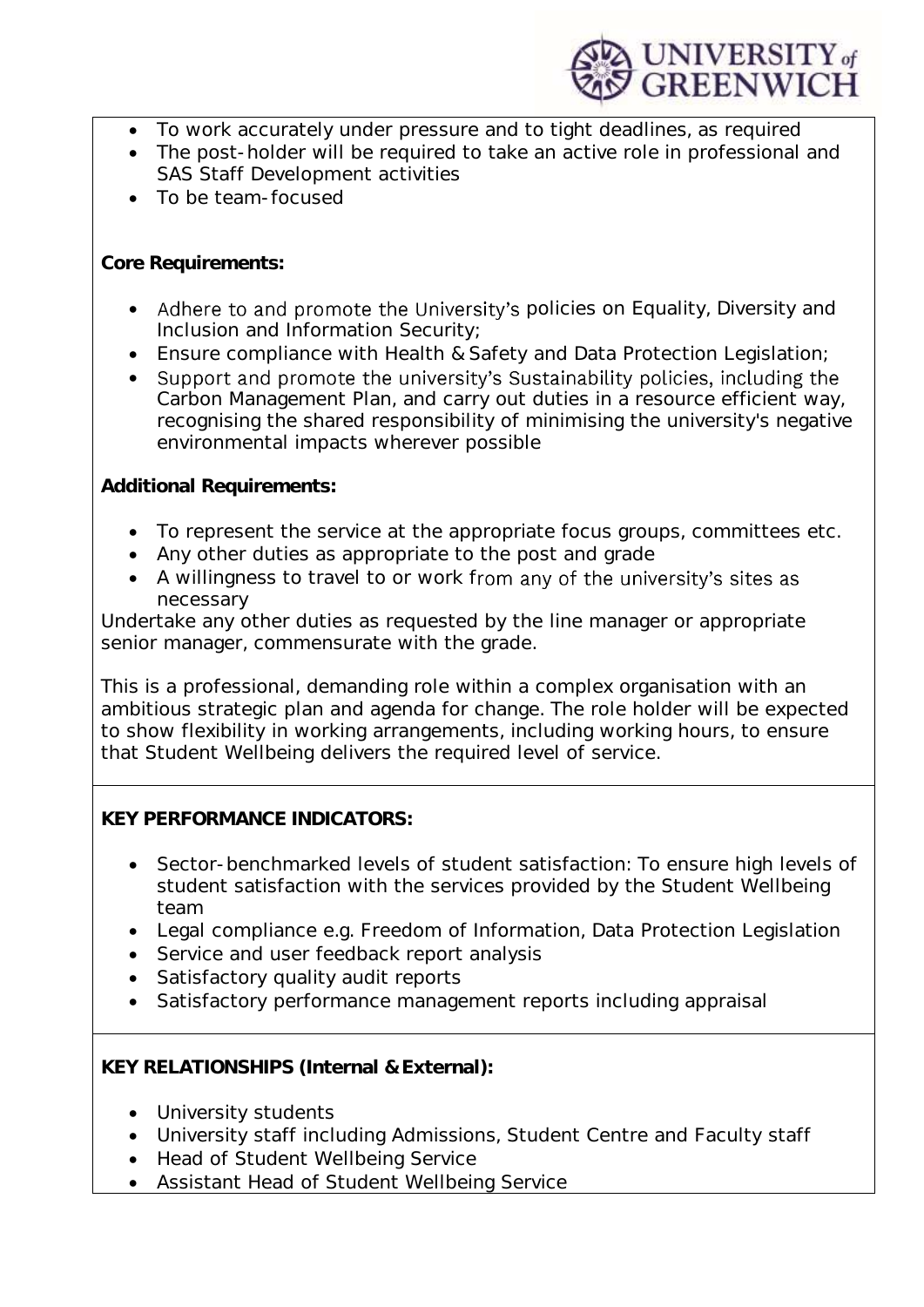

- Student Wellbeing Office Manager
- Student Wellbeing Service Co-ordinator (Disability & Dyslexia)
- Student Wellbeing Service Co-ordinator (Mental Health)
- Student Wellbeing Service Co-ordinator (Counselling)
- Specialist staff e.g. disabilities and mental health mentors
- Academic staff including personal tutors
- Multi-Faith Chaplaincy
- SAS staff
- Facilities and Estates Management
- Accommodation staff
- Maritime Assessment Centre staff Kent Assessors
- External agencies and community groups
- Equality Focus staff

| PERSON SPECIFICATION                                                                                                                                                                                                                                                                                                                                                                                                                                                            |                                                                                                                                                                                                              |  |
|---------------------------------------------------------------------------------------------------------------------------------------------------------------------------------------------------------------------------------------------------------------------------------------------------------------------------------------------------------------------------------------------------------------------------------------------------------------------------------|--------------------------------------------------------------------------------------------------------------------------------------------------------------------------------------------------------------|--|
| Essential                                                                                                                                                                                                                                                                                                                                                                                                                                                                       | Desirable                                                                                                                                                                                                    |  |
| Experience                                                                                                                                                                                                                                                                                                                                                                                                                                                                      | Experience                                                                                                                                                                                                   |  |
| Expert practitioner, professionally<br>qualified in the field of Disabilities<br>and/or Dyslexia (Specific Learning<br>Difficulties)<br>Minimum 3 years post-<br>$\bullet$<br>qualification professional<br>experience<br>Demonstrable experience of<br>supporting adults with<br>disabilities/SpLDs in the Higher<br>education sector, or equivalent,<br>both individually and as part of a<br>group<br>Knowledge of disabilities<br>legislation and practice in the<br>sector | Experience of working as a part of<br>a multi-skilled team<br>Experience and/or knowledge of<br>mental health issues                                                                                         |  |
| <b>Skills</b>                                                                                                                                                                                                                                                                                                                                                                                                                                                                   | <b>Skills</b>                                                                                                                                                                                                |  |
| Ability to liaise effectively with<br>staff and students throughout the<br>university<br>Able to prioritise, organise and<br>deliver a complex and changing<br>workload under pressure, without                                                                                                                                                                                                                                                                                 | Adaptable and flexible approach<br>to service development and<br>delivery including ability to work<br>at different locations as required<br>Knowledge of assistive technology<br>appropriate to HE students |  |